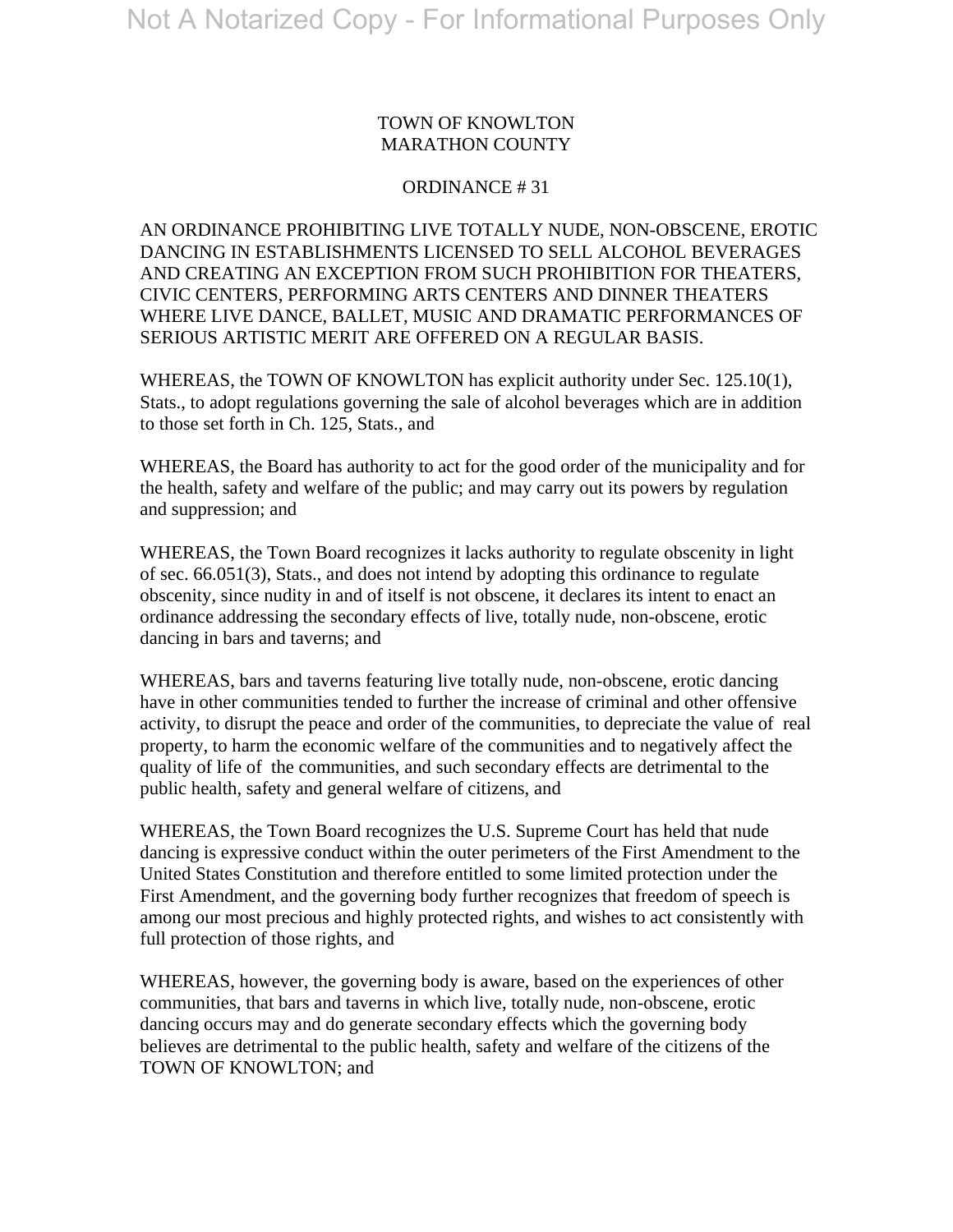WHEREAS, among these secondary effects are: (a) the potential increase in prostitution and other sex-related offenses, as well as other crimes and offenses, (b) the potential depreciation of property values in neighborhoods where bars and taverns featuring nude dancing exist, (c) health risks associated with the spread of sexually transmitted diseases, and (d) the potential for infiltration by organized crime for the purpose of unlawful conduct; and

WHEREAS, the governing body desires to minimize, prevent and control these adverse effects and thereby protect the health, safety and general welfare of the citizens of the Town of Knowlton; protect the citizens from increased crime; preserve the quality of life; preserve the property values and character of surrounding neighborhoods; and deter the spread of urban blight; and

WHEREAS, the governing body has determined that enactment of an ordinance prohibiting live, totally nude, non-obscene erotic dancing in bars and taverns licensed to serve alcohol beverages promotes the goal of minimizing, preventing and controlling the negative secondary effects associated with such activity, the Town Board of Knowlton do ordain as follows:

# SECTION 1. NUDE DANCING IN LICENSED ESTABLISHMENTS PROHIBITED.

It is unlawful for any person to perform or engage in, or for any licensee or manager or agent of the licensee to permit any person, employee, entertainer or patron to perform or engage in any live act, demonstration, dance or exhibition on the premises of a licensed establishment which:

Shows his or her genitals, pubic area, vulva, anus, anal clef or cleavage with less than a fully opaque covering

Shows any portion of the female breast below a point immediately above the top of the areola; or

Shows the covered male genitals in a discernibly turgid state.

# SECTION 2. EXEMPTIONS.

The provisions of this ordinance do not apply to the following licensed establishments: theaters, performing arts centers, civic centers, and dinner theaters where live dance, ballet, music and dramatic performances of serious artistic merit are offered on a regular basis and in which the predominant business or attraction is not the offering to customers of entertainment which is intended to provide sexual stimulation or sexual gratification to such customers and where the establishment is not distinguished by an emphasis on, or the advertising or promotion of, employees engaging in nude erotic dancing.

# SECTION 3. DEFINITIONS.

For purposes of this ordinance, the term "licensed establishment" means any establishment licensed by the Board of Knowlton to sell alcohol beverages pursuant to Ch. 125, Stats. The term "licensee" means the holder of a retail "Class A", "Class B",